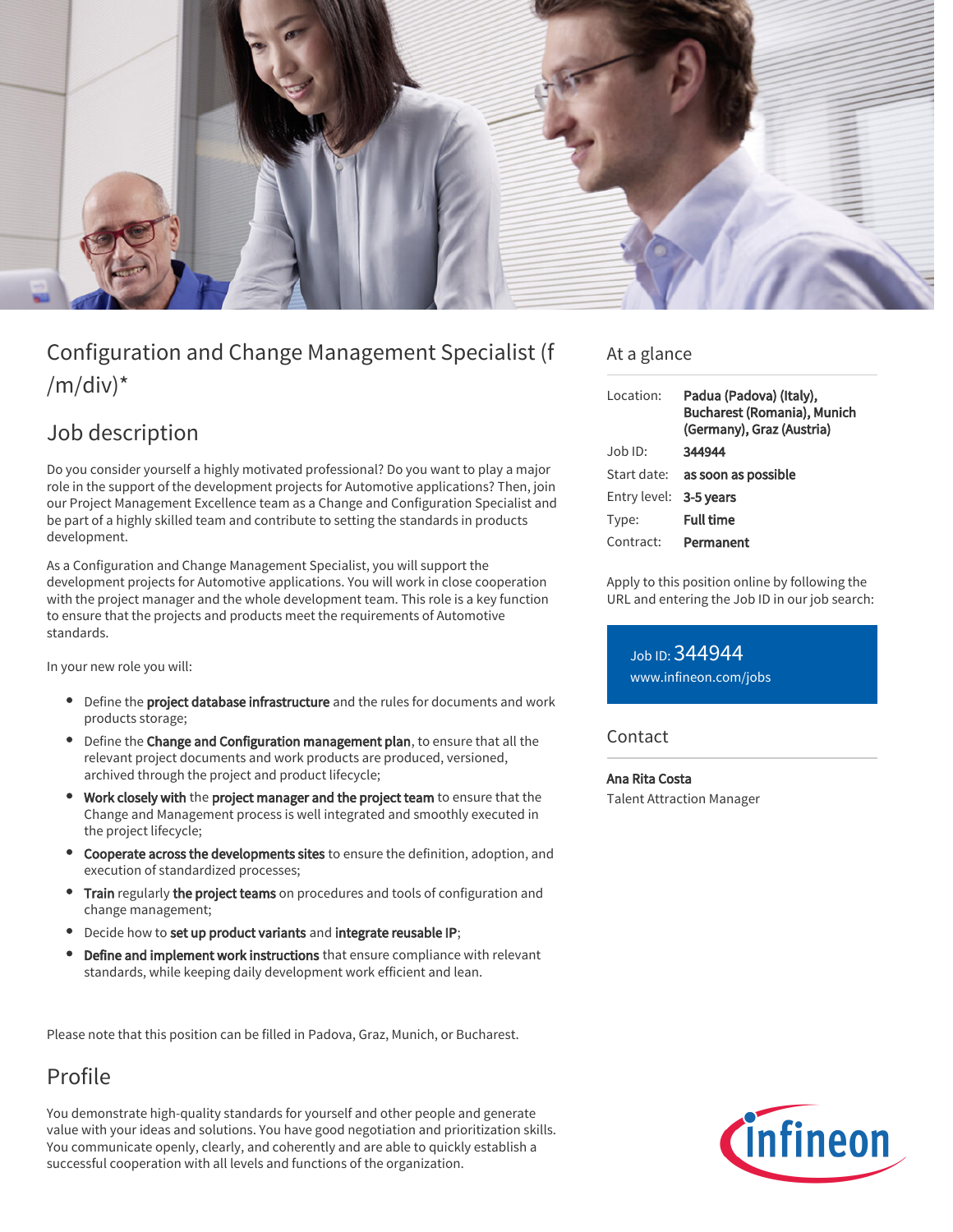You are best equipped for this role if you have:

- A Bachelors' degree in Engineering, Physics or equivalent degree;
- Structured and systematic working style;
- Experience with change tracking systems e.g. JIRA;
- **•** Experience with documents versioning tools e.g. SVN;
- Good English skills . German/Italian is beneficial.

## Benefits

- Padua (Padova): Coaching, mentoring networking possibilities; Wide range of training offers & planning of career development; International assignments; Different career paths: Project Management, Technical Ladder, Management & Individual Contributor; Flexible Working Time; Part-time work possible; Medical coverage; On-site canteen; Wage payment in case of sick leave; Corporate pension benefits; Performance bonus; Accessibility, access for wheelchairs
- Bucharest: Coaching, mentoring networking possibilities; Wide range of training offers & planning of career development; International assignments; Different career paths: Project Management, Technical Ladder, Management & Individual Contributor; Flexible working hours at many sites; Home office options; Medical coverage; Health promotion programs; On-site gym with special rates; On-site canteens; Wage payment in case of sick leave based on applicable law; Corporate pension benefits for engineers; Performance bonus options; Accessibility, access for wheelchairs
- Munich: Coaching, mentoring networking possibilities; Wide range of training offers & planning of career development; International assignments; Different career paths: Project Management, Technical Ladder, Management & Individual Contributor; Flexible working conditions; Home office options; Part-time work possible (also during parental leave); Sabbatical; On-site creche and kindergarden with 120 spots, open until 6pm; Holiday child care; On-site social counselling and works doctor; Health promotion programs; On-site gym, jogging paths, beachvolleyball, tennis & soccer court; On-site canteen; Private insurance offers; Wage payment in case of sick leave; Corporate pension benefits; Flexible transition into retirement ; Performance bonus; Reduced price for public transport and very own S-Bahn station; Access for wheelchairs
- Graz: Coaching, mentoring networking possibilities; Wide range of training offers & planning of career development; International assignments; Different career paths: Project Management, Technical Ladder, Management & Individual Contributor; Flexible working conditions; Home office options; Part-time work possible (also during parental leave); Sabbatical; On-site social counselling and works doctor; Health promotion programs; Discounted lunch possibilities; Private insurance offers; Corporate pension benefits; Flexible transition into retirement; Performance bonus; Accessibility, access for wheelchairs

## Why Us

#### Part of your life. Part of tomorrow.

We make life easier, safer and greener – with technology that achieves more, consumes less and is accessible to everyone. Microelectronics from Infineon is the key to a better future. Efficient use of energy, environmentally-friendly mobility and security in a connected world – we solve some of the most critical challenges that our society faces while taking a conscientious approach to the use of natural resources.

#### – Automotive (ATV) shapes the future of mobility with microelectronics enabling clean, safe, and smart cars –

Our semiconductors are essential for supporting the automotive megatrends: electromobility, automated driving, connectivity, and advanced security. They link the